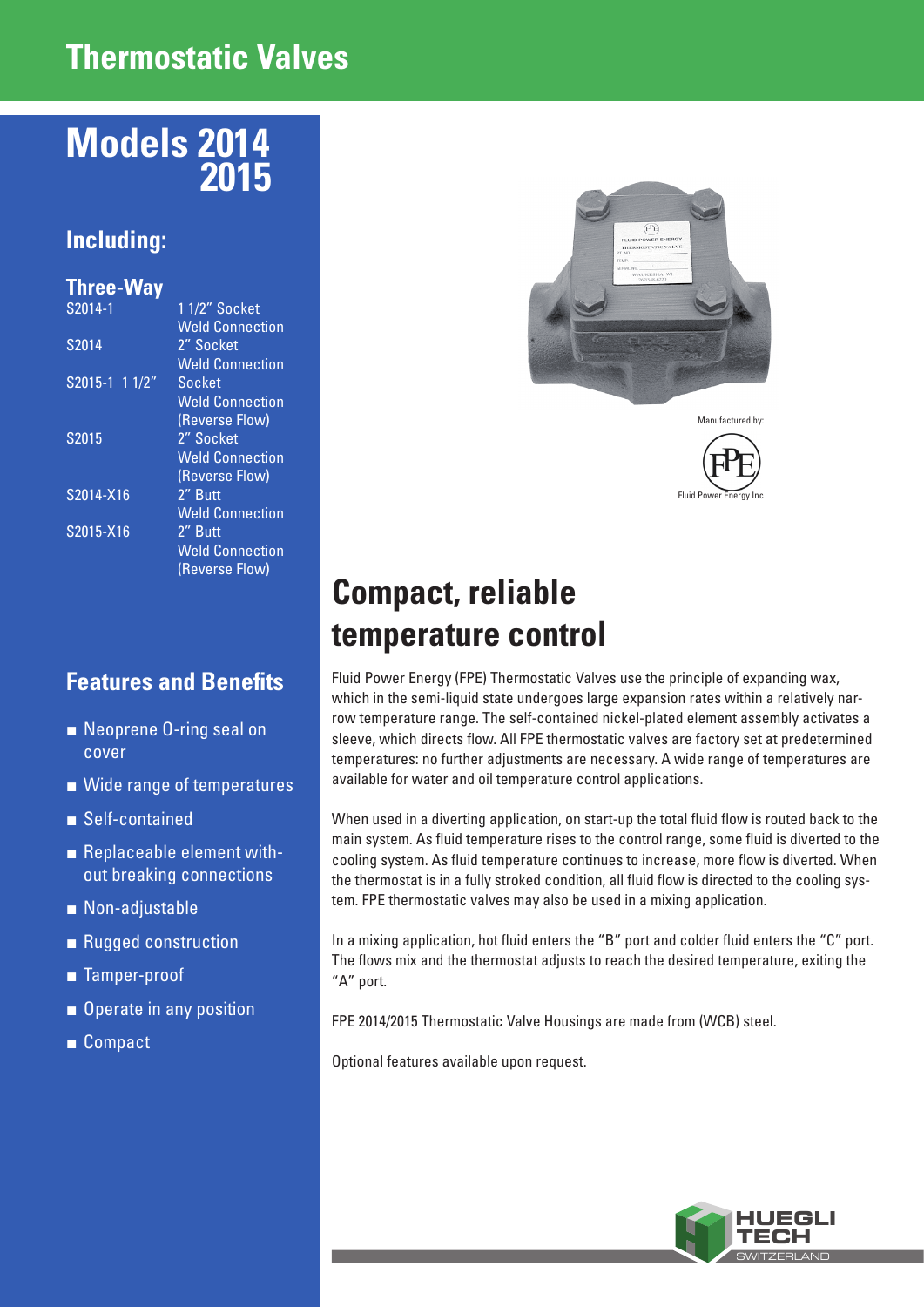## **Thermostatic Valves**

### **Specification**

| <b>Model</b><br><b>Number</b>    | <b>Body</b><br><b>Material</b> | <b>Nominal</b><br><b>Pipe Size</b> | <b>Principal Dimensions</b><br>Units - inches (mm) |                  |                   |                     | Max.<br>width in       | <b>Flange Drilling</b> |                  |                       | No. of<br>elements | Approx.<br>shipping |
|----------------------------------|--------------------------------|------------------------------------|----------------------------------------------------|------------------|-------------------|---------------------|------------------------|------------------------|------------------|-----------------------|--------------------|---------------------|
|                                  | $(*)$                          |                                    | uyn<br>$\Lambda$                                   | uyu              | " $W$ "           | $n \rightarrow n$   | other<br>plane         | No. of<br>holes        | Dia. of<br>holes | <b>Bolt</b><br>circle |                    | weight              |
| $*2014-1$<br>$*2015-1$           | S                              | 1 1/2" socket weld                 | 4 5/16<br>(125.41)                                 | 33/16<br>(96.84) | 67/16<br>(163.51) | 5 13/16<br>(147.64) | 5 1 5 / 16<br>(150.81) | N/A                    | N/A              | N/A                   |                    | 20#                 |
| $*2014$<br>$*2015$               | S                              | 2" socket weld                     | 4 5/16<br>(125.41)                                 | 33/16<br>(96.84) | 67/16<br>(163.51) | 5 13/16<br>(147.64) | 5 1 5 / 16<br>(150.81) | N/A                    | N/A              | N/A                   |                    | 20#                 |
| $*2014 - X16$ S<br>$*2015 - X16$ |                                | 2" butt weld                       | 4 5/16<br>(125.41)                                 | 33/16<br>(96.84) | 67/16<br>(163.51) | 5 13/16<br>(147.64) | 5 1 5 / 16<br>(150.81) | N/A                    | N/A              | N/A                   |                    | 21#                 |

\* Replace \* with body material type S=Steel

| ressure Ratings |     |  |
|-----------------|-----|--|
| <b>Material</b> |     |  |
| S               | 500 |  |



#### **Flow vs. Pressure Drop**





#### Models 2014-15